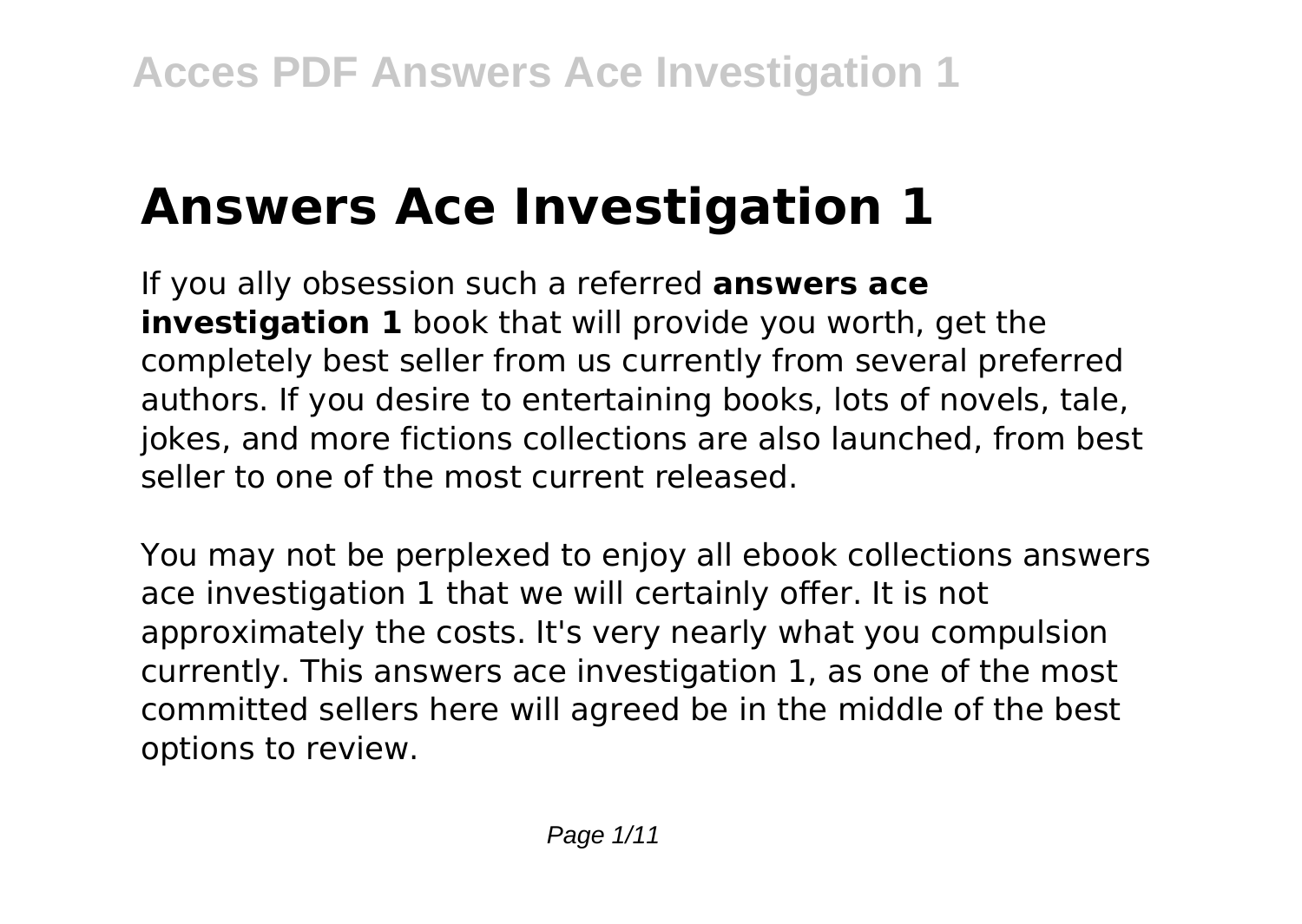You can search for free Kindle books at Free-eBooks.net by browsing through fiction and non-fiction categories or by viewing a list of the best books they offer. You'll need to be a member of Free-eBooks.net to download the books, but membership is free.

#### **Answers Ace Investigation 1**

Answers | Investigation 1 Applications 1–4. Answers will vary. Possible answers given. 1. The Super Brains answered a 250-point question correctly, a 50-point question incorrectly, a 100-point question correctly, a 200-point question incorrectly, and a 200-point question correctly.  $250 + 50 + 100 + 200 + 200$  $= 300.2$ .

# **Answers | Investigation 1**

Answers | Investigation 1 34. a. (12, 96) indicates that it costs  $+96$  to make 12 T-shirts. (12, 120) indicates that b.  $+120$  is greater than the actual cost to make 12 T-shirts. (12, 78)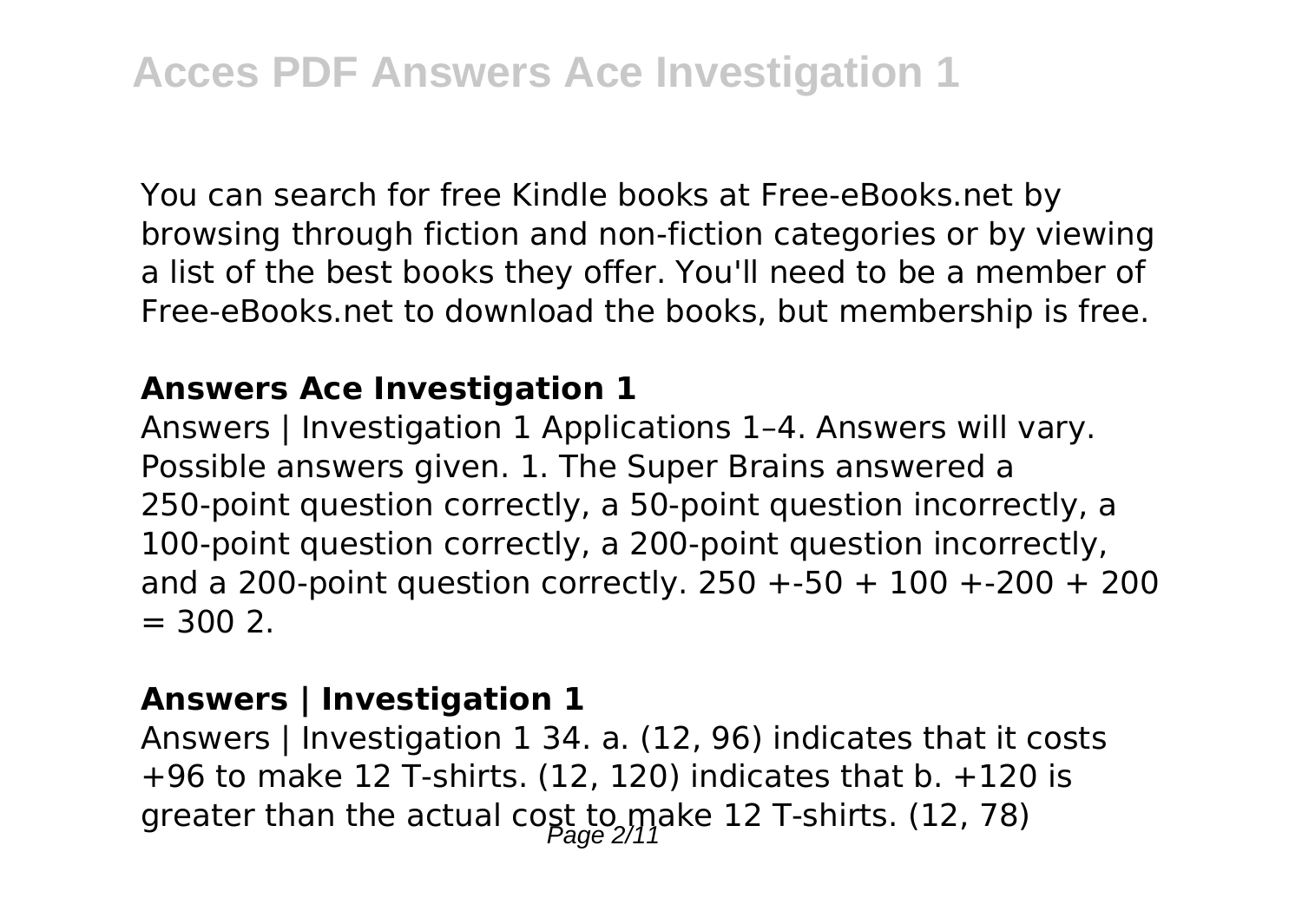indicates that  $c. +78$  is less than the actual cost to make 12 Tshirts. 35. a. Point (2, 5) is on the line, points (2, 1) and (2, 2) are below the line, and point

#### **Answers | Investigation 1**

Answers | Investigation 1 Extensions 49. a. Equation 1: r =32 - 19 8 Equation 2: r = 32-1 1 Equation 1: b. r =310 - 1 59,048 Equation 2:  $r = 310-1919.683$  The equations give different values of c. r because subtraction is used differently. In one equation, 1 is subtracted from n and the result becomes the exponent of 3; in the other, n is used ...

#### **Answers | Investigation 1**

Answers | Investigation 1 Applications 1. Answers will vary. Four statementsName Lengths of Korean Students could include: The U.S. graph is the Number of Letters Frequency 4 0 5 0 6 3 7 4 8 5 9 6 10 3 11 6 6. 12 3 (See Figure 1.) 2. shortest: 6 letters;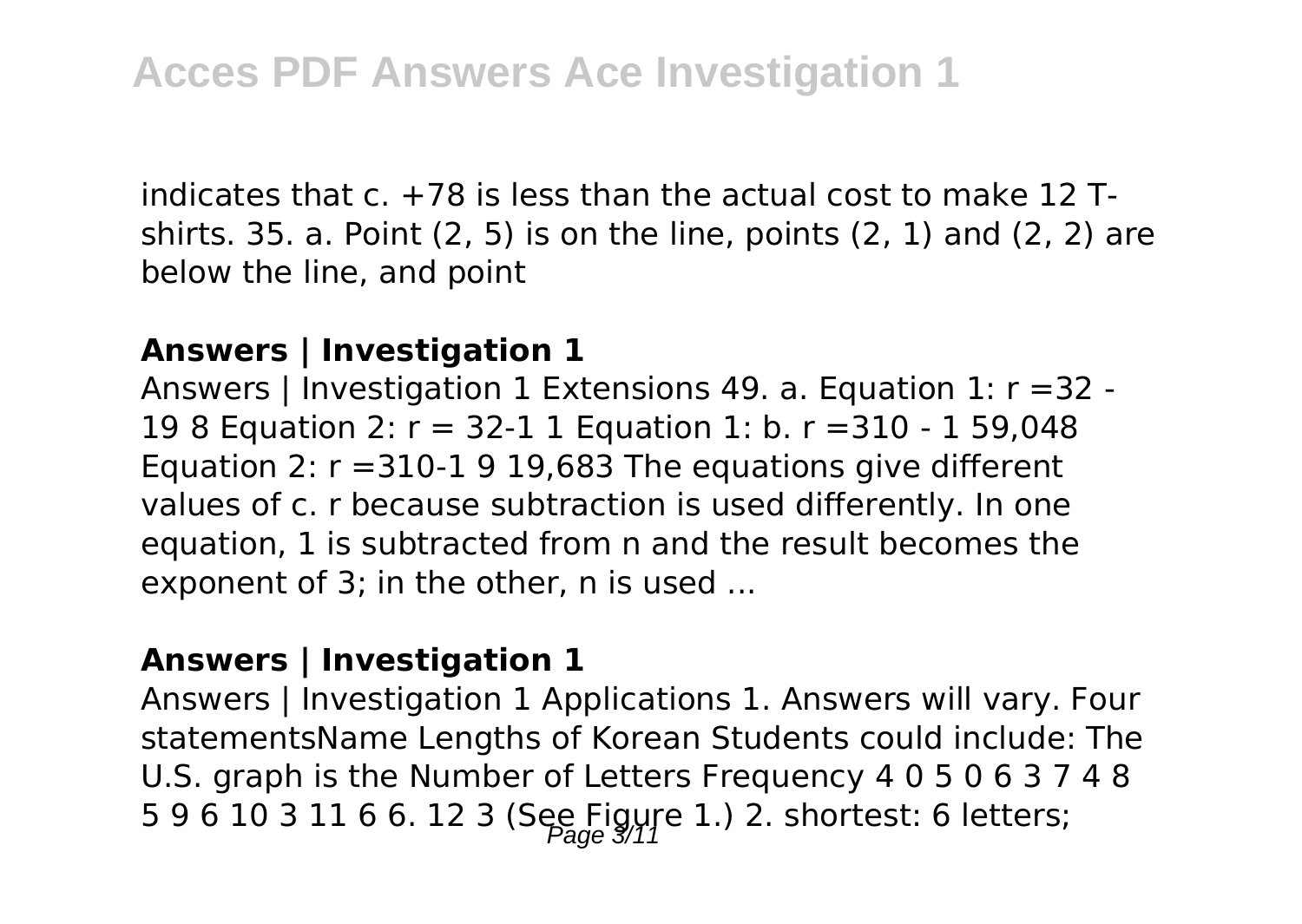longest: 12 letters 3. The shape is uniform; there are no clusters or gaps. 4. Answers may ...

# **A C E Answers | Investigation 1**

Answers | Investigation 1 Applications 1. a. 30 ft 27 ft 6 in.b. 2. a. approx. 5 ft 7 in. approx. 7 ft b. 21 2 in. 3. and 4. (Note: Labsheet 1ACE: Exercises 3, 4, 12 has left-handed and righthanded versions of these questions.) The original lengths are half the new a. lengths. Or the new lengths are 2 (scale factor) times the original lengths.

# **Answers | Investigation 1**

Answers | Investigation 1 Applications 1. a. 28 50 = 14 25, or 56, It should come up heads about b. 250 times, or half of 500. It will most likely not be exactly 250 heads in 500 tosses, but it is unlikely to be far from 250 heads. 2. He tosses each day for about 6 years.  $P_{\text{face 4/11}}$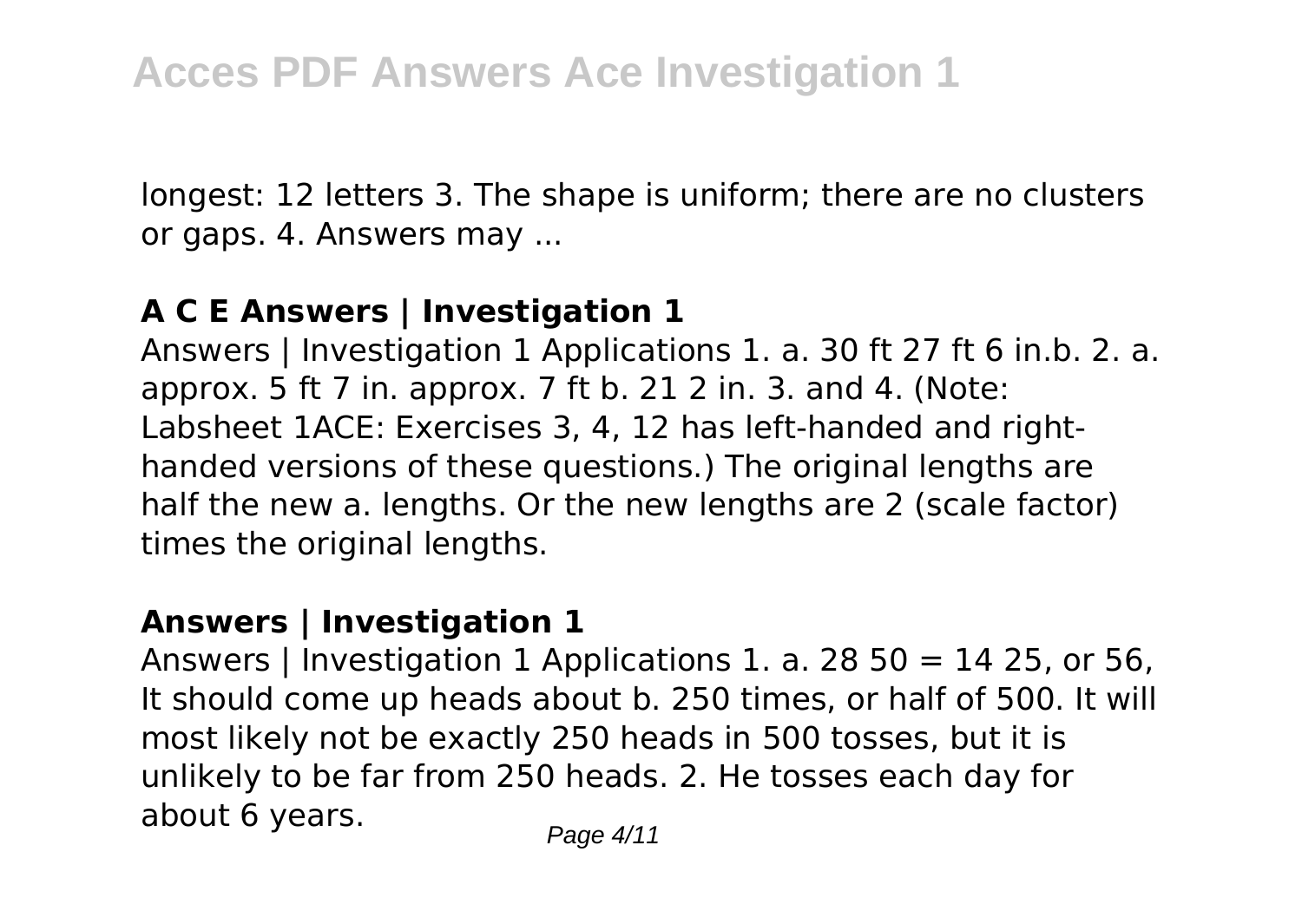# **Answers | Investigation 1**

Answers | Investigation 1 Applications because it is better to base a prediction 1.a. 28 14 50 25, or 56% b. It should come up heads about 250 times, or half of 500. It will most

# **A C E Answers | Investigation 1 - inetTeacher.com**

Answers | Investigation 1 i c. Yes; as the values for the days go up by 1 unit, the values for the money left go down by a constant amount. d. month. The relationship betweenJamal's Money months that the family has had cable and the total amount they have to pay is linear and positive. e.  $M = -2d + 20$ . where M is the money

# **A C E Answers | Investigation 1 - inetTeacher.com**

Answers | Investigation 1 15. 3 units2 16.4 2 17.2 units2 18. 2 units2 19.3.5 2 20.5 units2  $21.5$  units2 22.2.5 2 23.1 unit2 24.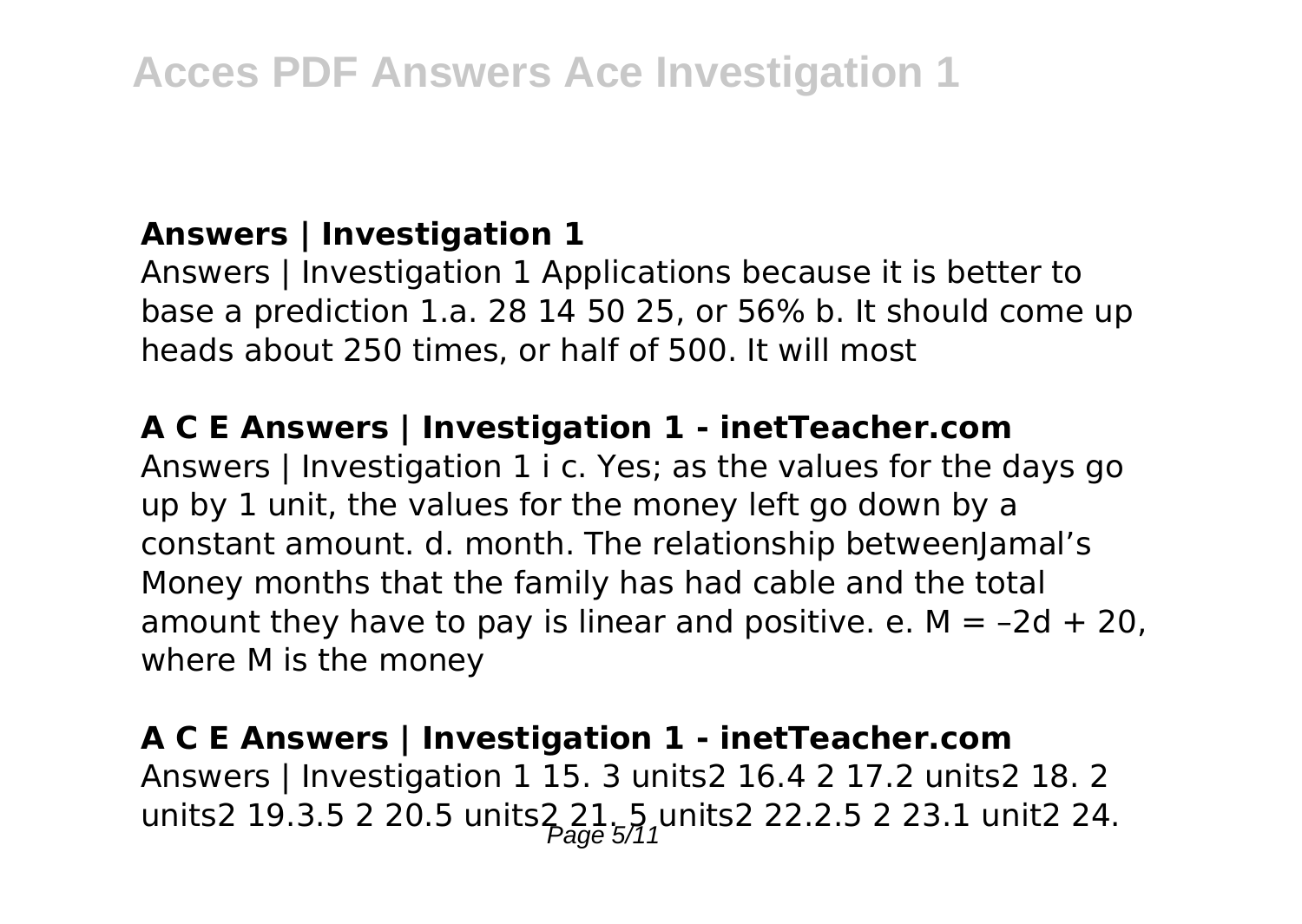5.5 units2 25.8.5 2 Methods used in Exercises 21–25 will vary. Students may subdivide a figure into smaller

# **Answers | Investigation 1**

Samples Populations Investigation 1 Ace Samples and Populations Investigation 1 A C E. Answers | Investigation 1 Extensions 27. 89.4 bpm corresponds to resting heart the greater range and IQR seen in the box A mean of 143.3 bpm corresponds to exercise heart rates, and a mean of rates. This is because 143.3 is close to the

#### **Samples Populations Investigation 1 Ace Answers**

Answers Investigation 1 ACE Assignment Choices Problem 1.1 Core 1, 2, 18–20 Other Connections 21–24 Problem 1.2 Core 3, 4, 25, 26 Other Connections 27–32; Extensions 57, 58; unassigned choices from previous problems Problem 1.3 Core 5, 6 Other Connections 33-50; unassigned choices from previous problems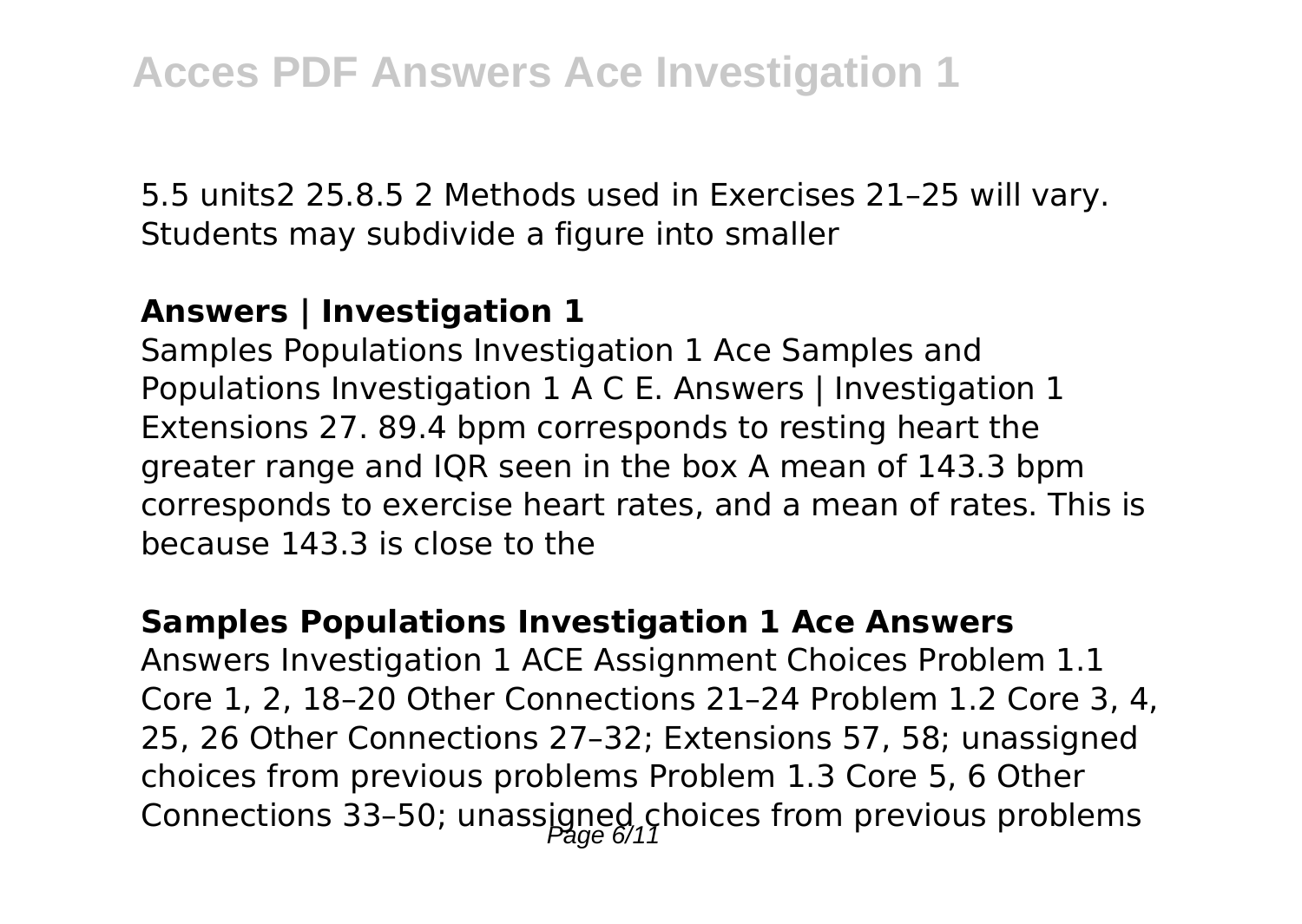# **Investigation 1 - Weebly**

ACE Answers. Please use wisely. These are available to students/families to aid and assist, and not to replace homework. Also, note the book title. They are in order by book name, and not by unit number.  $ATN =$  Accentuate the Negative. BPW = Butterflies, Pinwheels, Wallpaper.

#### **ACE Answers - Randy Hudson - Google Sites**

Answers | Investigation 1 Applications 1. a. 560 78b. , 39 to 11 (or 780 to 220)c. 2. a. 750 2,000 or 3 8 62.5b. ,; Here students need to recognize that the fraction they need is 5 8, and 5, 8 = 0.625.

# **Answers | Investigation 1 - Corrales IS**

Case 1 - The First Turnabout: spoiler-free walkthrough. Episode one of Phoenix Wright: Ace Attorney sees a young woman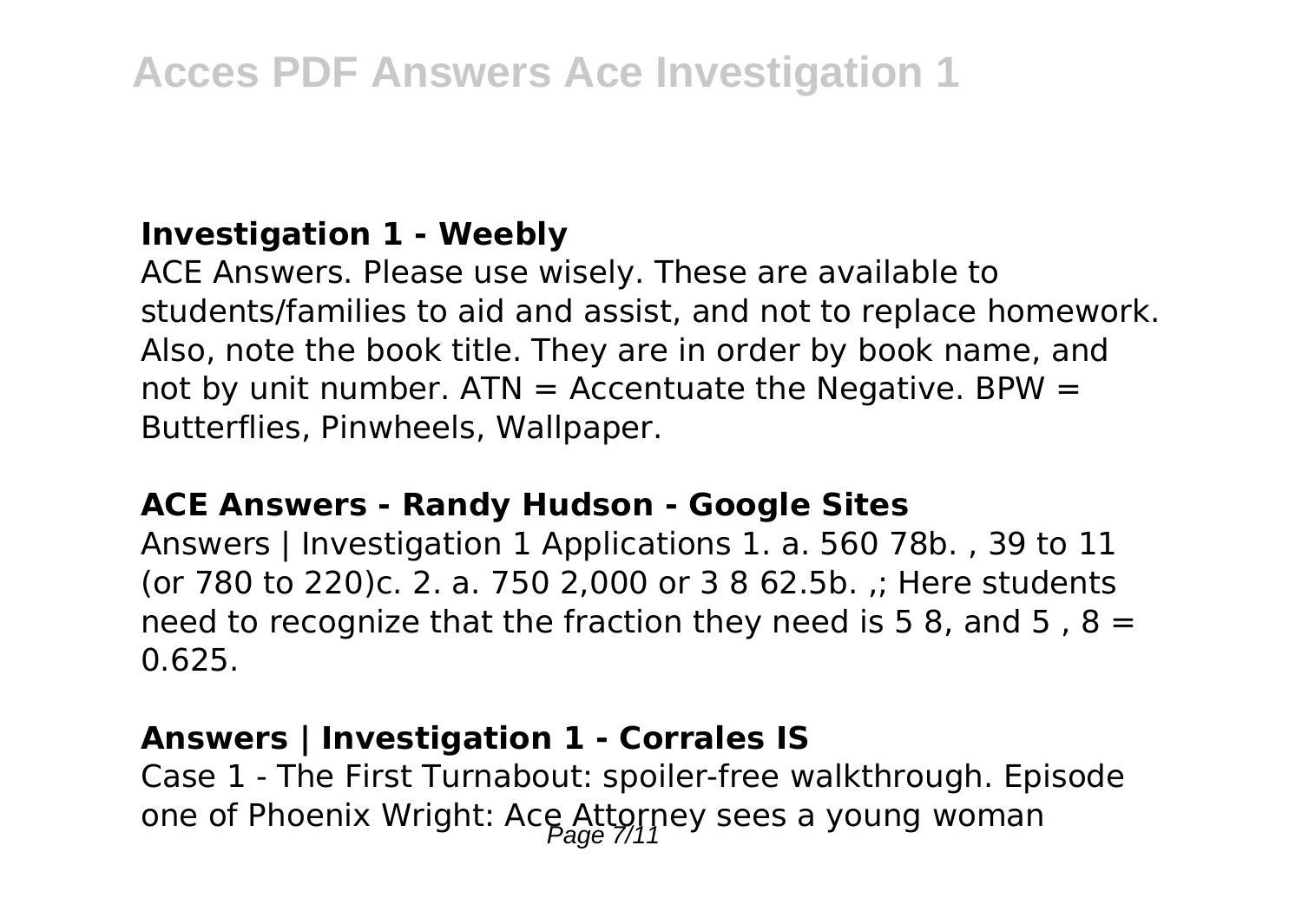brutally murdered, while the murderer plans to pin their crime on somebody else.

# **Phoenix Wright: Ace Attorney Walkthrough: spoiler-free**

**...**

Answers | Investigation 1 In decreasing order, the bikers' speeds f. are Melanie's, Mario's, Mike's, and Jose's. In the tables, this can be found by comparing the distance biked after 1 hour or by finding the difference between any two consecutive distances for times that vary by 1 hour. In the graphs, the steepness of the line gives

# **Answers | Investigation 1**

Investigation 1 answers. Investigation 2 answers. Investigation 3 answers. Investigation 4 answers. Looking Back answers. Powered by Create your own unique website with customizable templates. Page 8/11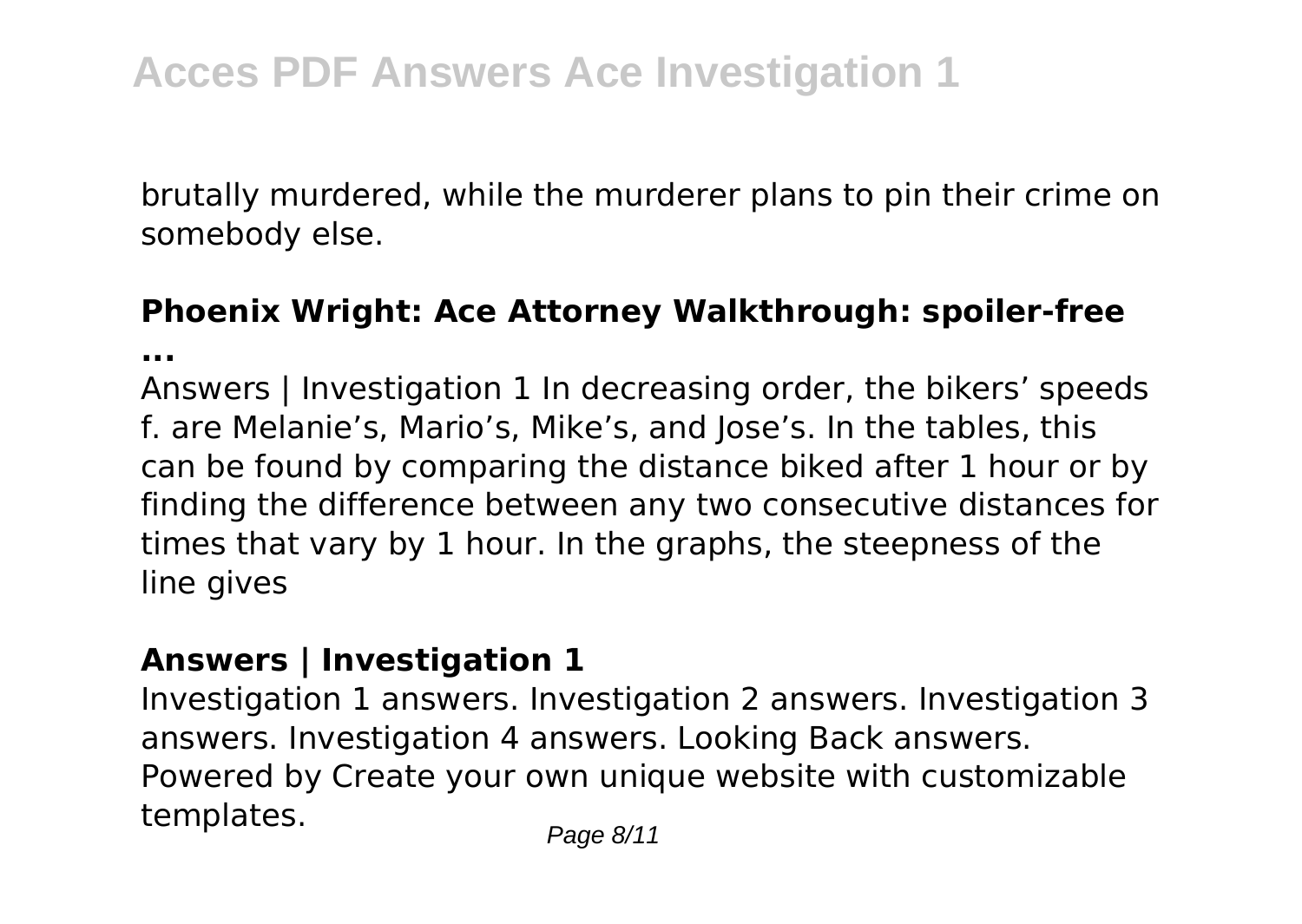# **Comparing Bits and Pieces Answers - Mrs. Southward**

ACE ANSWERS 1 Investigation 1 Exploring Data Patterns 31 Figure 6 Beam Length (ft) Number of Rods Cost of Beam 1 3 \$56.75 2 7 \$65.75 3 11 \$74.75 4 15 \$83.75 5 19 \$92.75 6 23 \$101.75 7 27 \$110.75 8 31 \$119.75 Costs of CSP Beams 8cmp06te\_TM1.qxd 12/5/05 7:17 PM Page 31. b. c. This is a linear relationship.As beam length

# **Investigation 1 - Weebly**

Answers | Investigation 1 Applications 1. Name Lengths of b. Korean Students Number of Letters Frequency 4 0 5 0 6 3 7 4 8 5 9 6 10 not aligned.3 11 6.6 12 3 (See Figure 1.) 2. shortest: 6 letters; longest: 12 letters 3. The shape is uniform; there are no clusters or gaps. 4. Answers may vary. The typical name length could be 9 or 13. They are the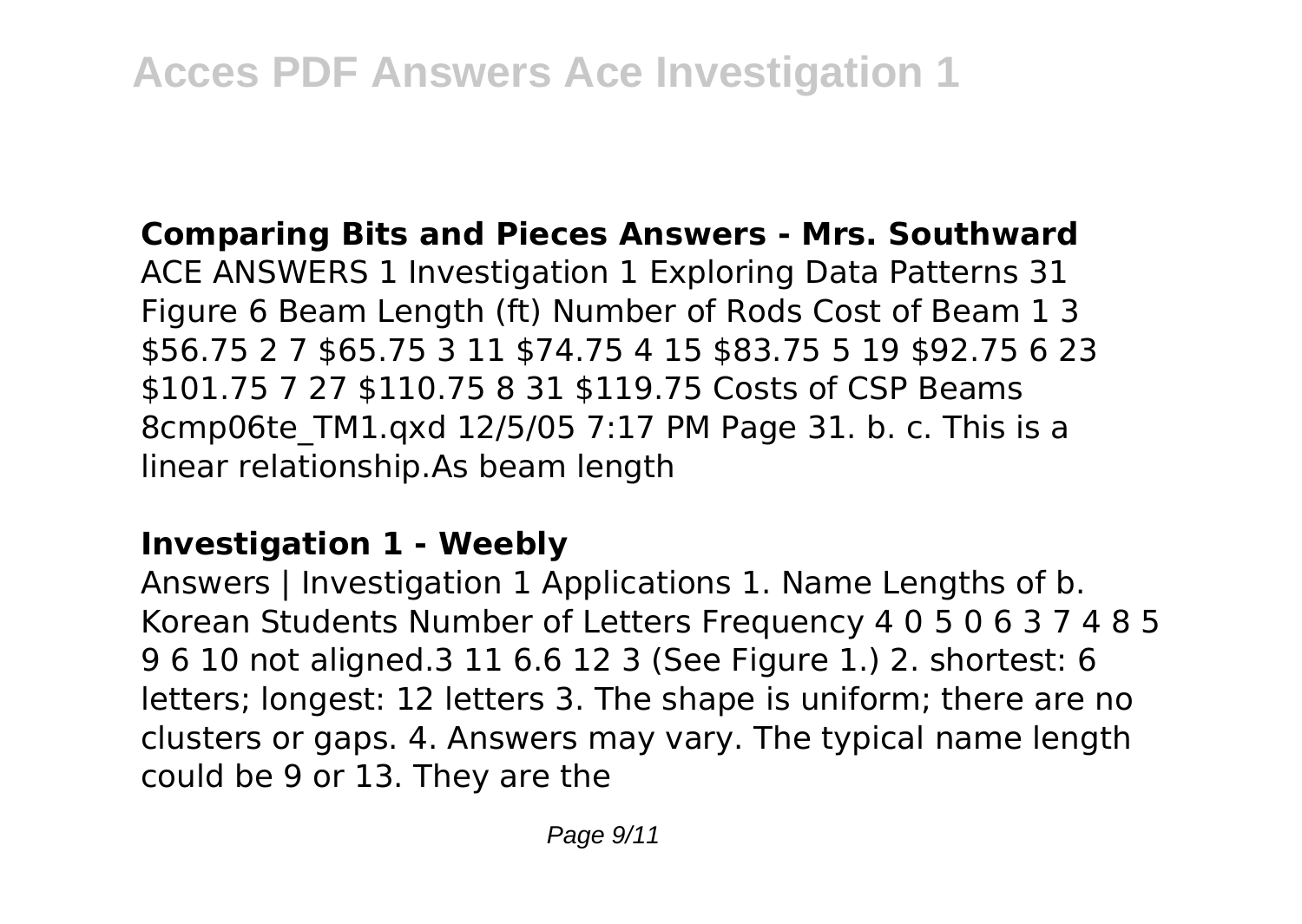# **A C E Answers | Investigation 1 - Weebly**

20. There is an infinite number of answers. Possible answer: One decimal answer is 6.303003000300003 … 21. A possible solution from converting fractions to decimals: 0.1505005000500005… The following is a possible solution method considering fractions. Since 21 1 49 = and 2 1 1 36 § $=$ ,  $\degree$ ,  $\degree$  the square root of any number between 1 and ...

# **A C E Answers | Investigation 4 Applications**

Investigation 1 answers. Investigation 2 answers. Investigation 3 answers. Investigation 4 answers. Powered by Create your own unique website with customizable templates.

Copyright code: [d41d8cd98f00b204e9800998ecf8427e.](/sitemap.xml)